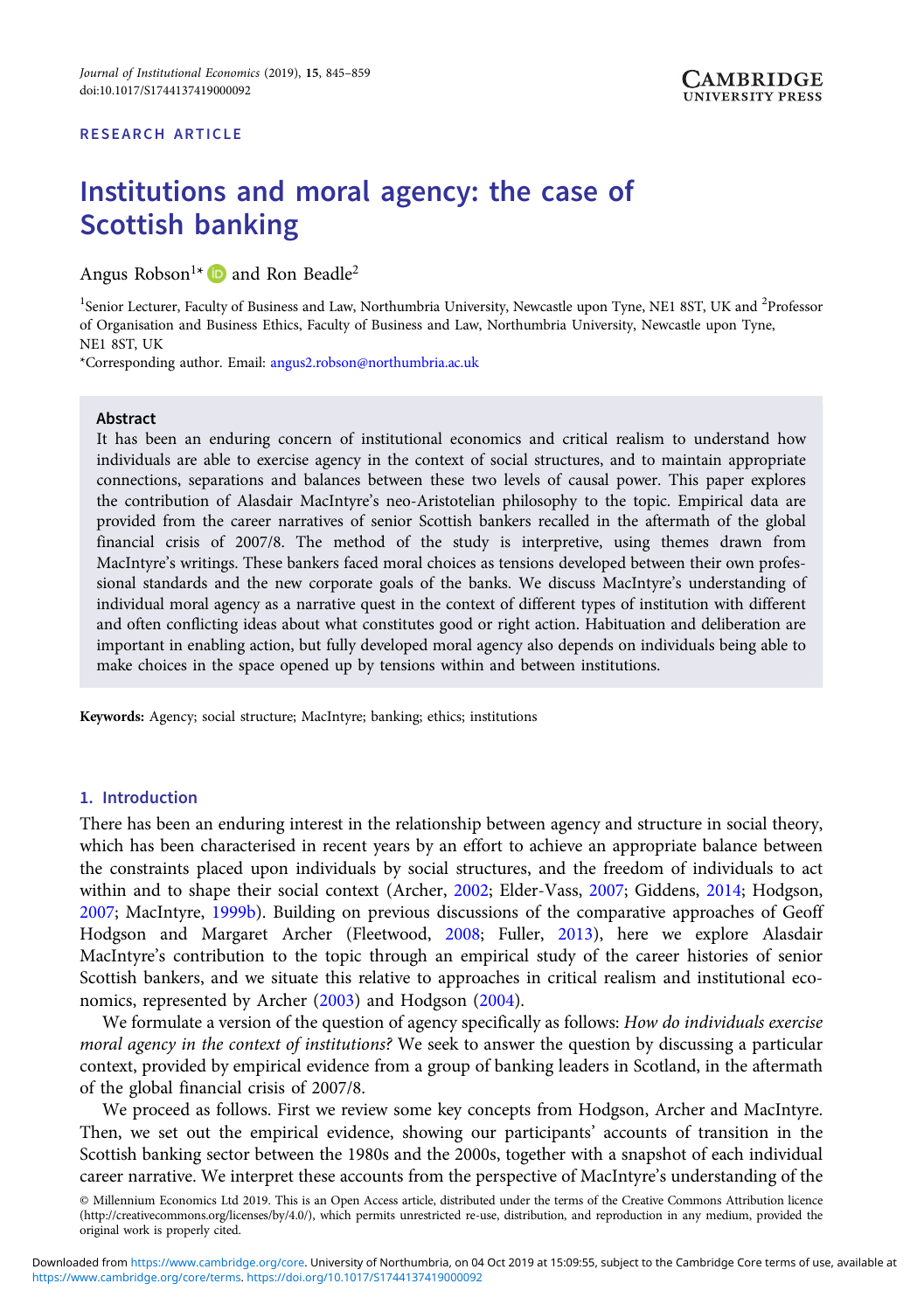way that individual agency moves among social structures, which are often in various states of tension and conflict, either between each other or within themselves. Finally, we explore what MacIntyre's understanding of agency can bring to institutional economics. We propose that MacIntyre's ideas of narrative quest and of conflict within and among institutions offer a useful picture of how space for human action is created. One institution is never enough to account for the emergence of moral agency.

#### 2. Moral agency and social structure: Hodgson, Archer and MacIntyre

The question of how one can give an account of reasons for action, which gives adequate weight to both agency and structure, is of central interest for MacIntyre, as it is for Hodgson and Archer. These three authors represent, for current purposes, three different accounts of the connection between agency and structure, respectively: Aristotelian hermeneutics, institutional economics and critical realism. In this section we explore their different approaches to that central question.

Hodgson ([2004](#page-13-0)) emphasises the role of habits in forming reasons for action. He is committed to a view of rationality that depends on habits, beliefs and reasons, in that order. 'Instinct is prior to habit, habit is prior to belief, and belief is prior to reason' (Hodgson, [2004](#page-13-0): 172). He holds this to be true in terms of functional dependency as well as evolutionary progress and sequences of human development. He also holds, taking a Darwinian line, that 'the uniqueness of humanity does not lie in any relegation of instinct or habit, but in the critical supplementary deployment of conscious rational deliberation when a striking problem or novel situation demands it' (172).

For Hodgson, habits provide a mechanism through which the agency of individuals is affected by social structures, particularly institutions, which he defines as 'integrated systems of rules that structure social interactions' (Hodgson, [2015](#page-13-0): 501). The regularities of behaviour that constitute institutions cause regularities of behaviour at the individual level. However, this is not to say that habits determine individual action, because the causal power of habit is mediated by belief and rational deliberation. Although Hodgson does not emphasise the role of deliberation in determining action, he does allow a place for it where habits are in conflict with each other (Fleetwood, [2008](#page-13-0)).

Habits in this sense are regularities of both thought and action. To say that some habit of thought is prior to belief is to suggest assumptions that may be unconscious, in the sense that they are not formulated deliberately. Institutions provide an explanation of this; they influence the agency of individuals by supplying them with not only evaluative commitments, but also epistemic assumptions. Such habits of thought may for the most part be tacit, 'submerged repertoires of potential behaviour' (Hodgson, [2004:](#page-13-0) 170). For instance, if we take contemporary US English as an example of an institution, in order to habitually associate shame with some particular epithet, such as 'loser', one need not have consciously formulated any specific belief about losers. One need only have been exposed to a particular tone of public dialogue.

For Hodgson, then, individual agency is dependent on habits of thought and action acquired through participation in social structures, but such habits, whilst sufficient to explain non-reflective behaviour, are insufficient to explain agency, which requires reflexivity. It is reflexivity that particularly interests Archer.

Archer uses the terms agency and action in a slightly different way, and it is helpful to be clear about this. For Archer ([2003\)](#page-13-0), human beings are possessed of 'primary' agency in so much as they are part of some society or other. In this sense, all persons, from the moment that they arrive in the world, have primary agency as part of some collective. However, the individual is regarded here as stratified, and this represents a developmental process. Through the exercise of reflexivity, agents become capable of forging their identities and becoming 'Actors'. Actors properly exist in the singular. 'Unlike agency, which is universal to members of society, not everyone can succeed in becoming an Actor – that is in finding a role in which they feel they can invest themselves, such that the accompanying social identity is expressive of who they are' (Archer, [2003](#page-13-0): 118).

On this view, agency is a kind of striving after personal identity, in the face of the homogenising influences of social structures. The all-important role of reflexive deliberation is conceived of by Archer as the process of internal conversation. She explores this concept through an empirical study involving in-depth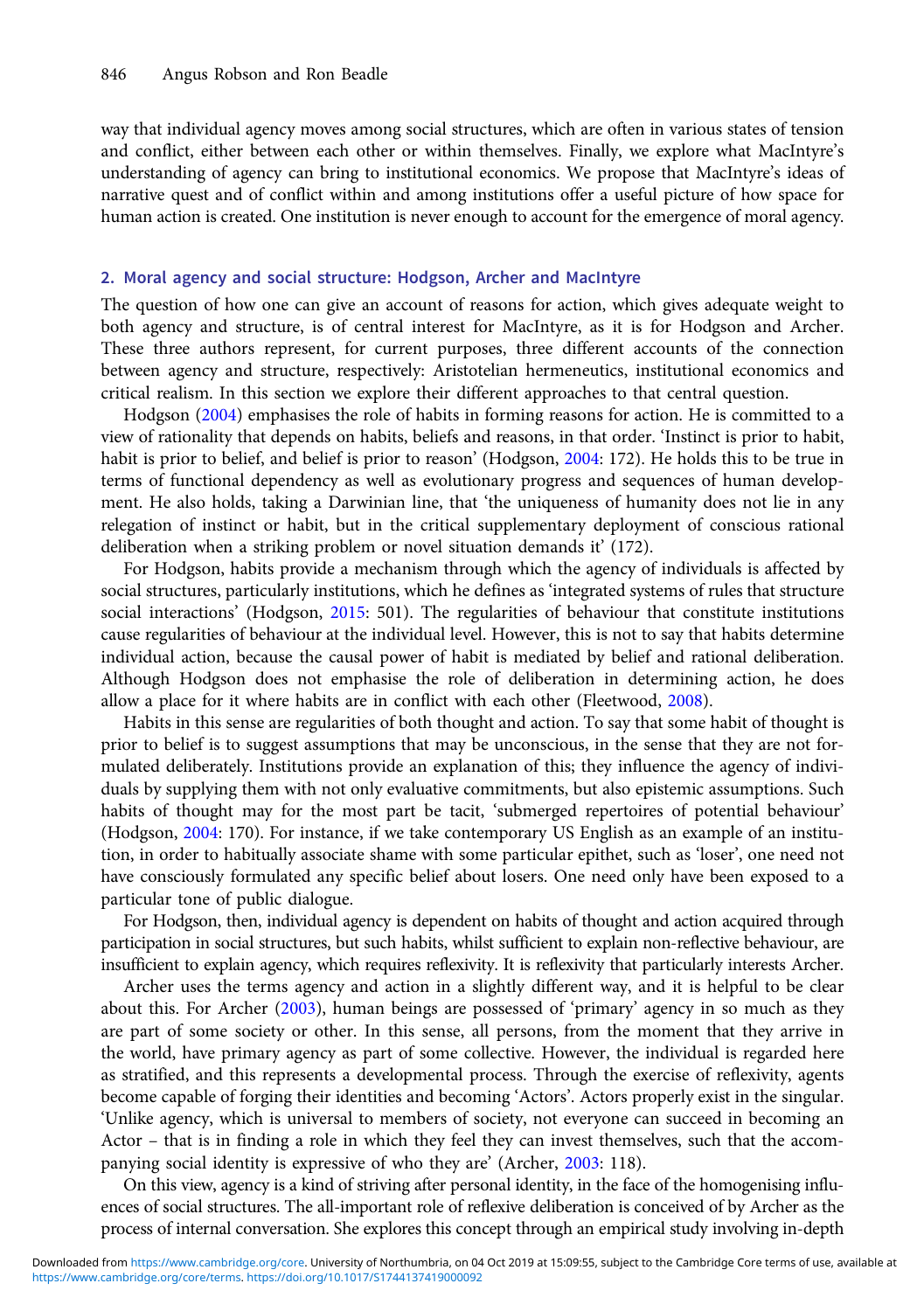interviews with 20 people of varying ages and economic backgrounds in the UK. However, the study makes it clear that the form of internal conversation varies from person to person. In fact, such reflexive conversations appear to be external as well as internal. This results in Archer grouping people into such categories as 'communicative reflexives' and 'autonomous reflexives'(Archer, [2003](#page-13-0): 167, 210), according to whether they are liable to deliberate by consulting those around them, or whether they are liable rather to consult with themselves. Archer's study is relevant in this regard because it poses similar questions to the empirical work of the current article; both studies are interested in why particular people decide particular courses of action, and to whom they refer when doing so.

Fleetwood ([2008](#page-13-0)) suggests that Hodgson and Archer appear to be offering different theories of the link between agency and structure, mainly because they are focused on different aspects of a complex picture. It is not a part of our argument here to try to reconcile those positions. However, when we consider MacIntyre's understanding of agency and structure, it becomes apparent that his account encompasses habituation and reflexive deliberation.

MacIntyre is interested in many of the same basic questions concerning the reasons people have for action, but his terminology is sometimes very different from Hodgson and Archer. Conspicuously, MacIntyre uses the word 'institution' to mean what Hodgson would call an organisation, and consequently he tends to use the phrase 'social structures' often to refer to what Hodgson would call institutions. In the current paper, in order to avoid confusion, we use the term 'organisation' in place of MacIntyre's 'institution', and we use the term 'institution' as far as possible in the same sense as Hodgson uses it, so that broadly our usage conforms with institutional economics.

MacIntyre is generally interested in *moral* agency, rather than agency *per se*, but since his view of moral agency is Aristotelian, and thus encompasses whatever makes for a good life, it is wide. For instance, the question, 'What should I do?' asked in the sense, 'What career shall I pursue?' is, for MacIntyre, already a moral question, regardless of what the answer might be. For Archer, the same question is straightforwardly a question of agency *per se*, and likely to be interpreted as a matter of identity.

MacIntyre's is a philosophy of practical reason, focused on the question of how people in particular social circumstances can determine how best to live (Lutz, [2018](#page-13-0)). Following feminist authors on ethics of care such as Held [\(1995\)](#page-13-0) and Kittay ([1999](#page-13-0)), MacIntyre [\(1999a](#page-13-0)) understands that people acquire the capacity for practical reason by being raised in intimate relationships of care (in families, schools, friendships and so on) and their ultimate emergence as independent practical reasoners is an achievement both for themselves and those who have nurtured them. A person's progress as a practical reasoner is conceived as a narrative quest for the good life, a fashioning of a life story as seems best to that person given their particular history and circumstances (MacIntyre, [2007](#page-14-0)). However, if it is to be successful, this narrative quest is never conducted in isolation; it is pursued in the light of all the other life stories of which any individual is a part.

Social structures are therefore crucial to MacIntyre's understanding of practical reason, both in its formation and its exercise. However, he is not concerned with the ontological status of social structure in the way that critical realism is. Rather he is concerned with practical occurrences and particular structures – very much the institutions of institutional economics – including families and schools, practices, workplaces, communities, languages and traditions.

MacIntyre's philosophy is hermeneutic, as well as Aristotelian (Machura, [2007](#page-13-0)). He is interested in how people acquire the assumptions that they need in order to begin practical reasoning and how those assumptions may be questioned and perhaps overturned. Traditions explain both these things. For instance, a set of assumptions about honesty may be handed down to someone by family and school, and she might accept those assumptions without question until she encounters a different set of assumptions when she begins work in some particular organisation. This encounter may then cause her to either reject her previous assumptions, or to resist the new ones. It may even result in her attempting to manage with both sets of standards operating at once – one in the workplace and one at home – a state that MacIntyre calls compartmentalisation (MacIntyre, [1999b](#page-13-0)).

We are thus in a position to note some similarities and differences between MacIntyre on the one hand and Hodgson and Archer on the other. Like Hodgson, MacIntyre is interested in the way that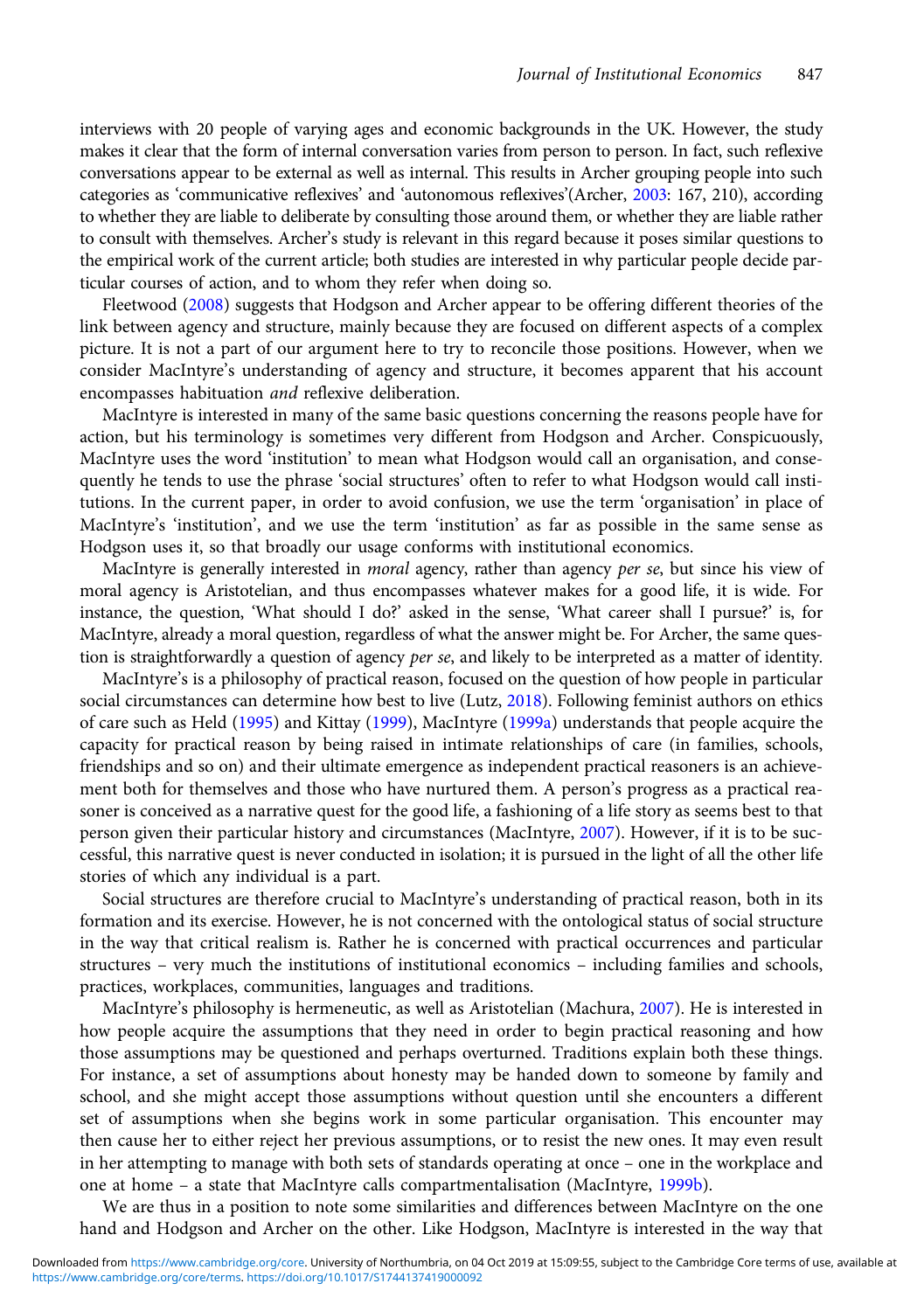social structures transmit habits of thought and action to individuals, and he is similarly committed to the view that the acceptance of such assumptions is a necessary first step on the way to a more reflexive rationality. Like Archer, MacIntyre sees becoming an independent practical reasoner as a developmental achievement, one that requires reflexive deliberation and may be jeopardised by social circumstances. Unlike Archer, he does not conceive of reflexive deliberation as primarily an internal process. Rather, he sees deliberation itself as both personal and shared, a matter of one narrative quest among other narrative quests.

For MacIntyre, human beings are story-telling animals. We make sense of our lives by constructing and continually reconstructing our personal stories of where we have been and where we are going. He calls this 'the narrative unity of a human life', and he sees it as a key explanation of the way that individuals decide how to act in particular social contexts. 'I can only answer the question "What am I to do?" if I can answer the prior question "Of what story or stories do I find myself a part?"' (MacIntyre, [2007:](#page-14-0) 216).

Importantly, MacIntyre devotes a great deal of his writing to the conflicts that may arise between and among certain kinds of social structure, and in this he seems to offer something different to both Hodgson and Archer. MacIntyre is interested in disagreements between the assumptions of different social structures among which we move as practical reasoners. Tensions may arise between different traditions, as they do between, for instance, conservative Islam and secular liberalism, and they may arise within traditions themselves, as new ideas and experiences are encountered and traditions evolve in response (MacIntyre, [1994](#page-13-0)). Tensions may also arise between different kinds of social structure; MacIntyre [\(2007\)](#page-14-0) draws particular attention to the uneasy relationship often found between the standards of professional or occupational practices and the organisations with which they are associated.

Tensions concerning what is good or best may arise, of course, between or within any of the social structures discussed so far, and it is in such circumstances of tension, that we generally face difficult decisions as moral agents. One key point of MacIntyre's idea of the narrative unity of a human life is that it provides an understanding of the way in which particular lives find a path through such conflicts, between national cultures, between home and work, within organisations and so on (MacIntyre, [2016\)](#page-14-0). This will be the backdrop to our empirical analysis of the personal career histories of senior Scottish bankers before and during the financial crisis of 2007/8.

#### 3. Method

How do individuals exercise moral agency in the context of institutions? This study explores that question in the context of Scottish banking. Financially, the banking sector in Scotland is extremely large compared to the rest of the economy.<sup>1</sup> However, the bulk of its assets are held by a very small number of institutions. Scottish banking was and, despite its rapid growth, still is a tightly knit community, in which senior bankers are generally personally known to each other.

The method of this study is qualitative and interpretive, with a focus on rich accounts of personal experience, gathered from a small group of participants (Patton, [2002\)](#page-14-0). The rationale for this approach was that we wanted to secure detailed recollections of leaders' careers in a professional field. We also wanted to capture insights into the institutional structures that linked those careers, without restricting the study to any one bank. We therefore oriented our study around the Chartered Banker Institute<sup>2</sup> as a professional network.

Sampling was purposive (Mason, [2002](#page-14-0)). The principal criterion for inclusion for participants was that they either held or had previously held senior positions in Scottish banking. Access to participants

<sup>&</sup>lt;sup>1</sup>The interviews for this study were undertaken in 2013, six years after the start of the banking crisis. In the same year, the UK Treasury Department estimated that the total assets of Scottish banks and building societies were still equivalent to around 1,254% of Scottish GDP (compared to 408% for the rest of the UK), considerably more than the relative weight of the banking sector in either Iceland or Cyprus before the crash (UK Government, [2013](#page-14-0)).

<sup>&</sup>lt;sup>2</sup>The Chartered Banker Institute was founded in 1875 as a specifically Scottish institution, but now has a UK-wide and international remit. It is distinct from its London-based counterpart, the London Institute of Banking and Finance.

[https://www.cambridge.org/core/terms.](https://www.cambridge.org/core/terms) <https://doi.org/10.1017/S1744137419000092> Downloaded from [https://www.cambridge.org/core.](https://www.cambridge.org/core) University of Northumbria, on 04 Oct 2019 at 15:09:55, subject to the Cambridge Core terms of use, available at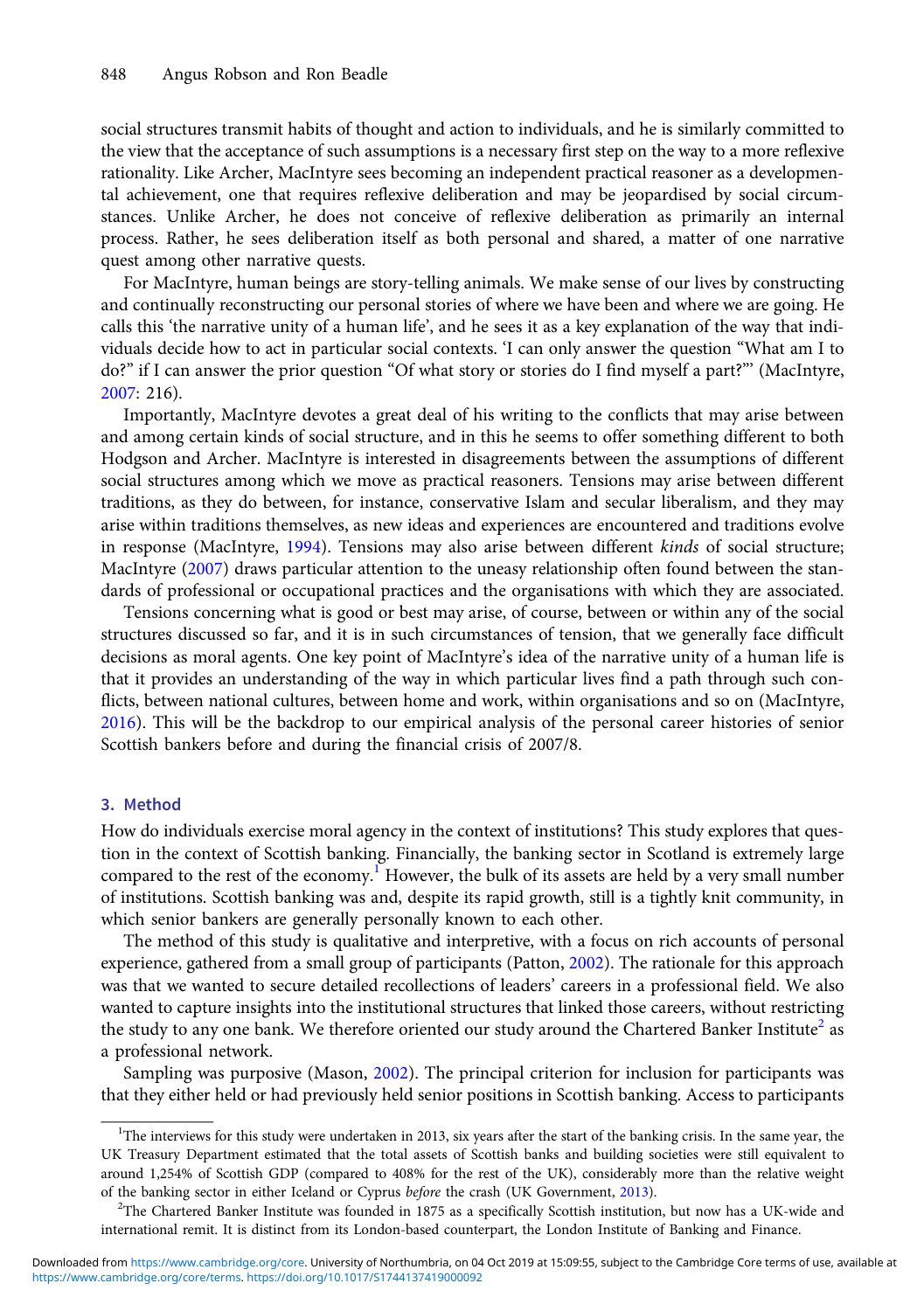was gained initially through the Chartered Institute, and then through personal introductions from the first participants. Contacts were also sought from outside of this initial group, for balance. The group as a whole therefore reflects views that are mainly sympathetic to the aims of the Institute, but alternative perspectives and critical voices are also present.

Ten interviews were conducted, each of between one and two hours' duration. Although this was a small number of participants, the data yielded were rich and more than sufficient for saturation when it came to coding (Fusch and Ness, [2015\)](#page-13-0). This was largely due to the length of professional experience that the participants were able to provide. Most had experience of more than 25 years in banking, and some more than 40 years.

Interviews were semi-structured around career histories. They were styled as conversations, which gave flexibility to pursue particular topics that were of interest to the participants. The interviews were not set up as investigations of any particular events or institutions (beyond the general idea of Scottish banking). However, in the event, all participants wanted to speak about their experience of the banking crisis and all gave detailed accounts of their entry into banking and their own career progress.

Primary data amounted to 120,000 words of interview transcript, supported by detailed field notes of each meeting. These were coded for themes drawn from MacIntyre and from Aristotelian virtue ethics more generally. In what follows, findings are presented as two forms of narrative, shared and individual.

It is important to be clear about two particular limitations of our study. First, the group of participants is small. This has yielded detailed phenomenological data, but no claim is being made that this group is representative of any wider population. When generalisations are made about Scottish banking in our analysis, it is only to say that these are the generalisations made by this group. We did seek out differences of view within the group, and where these appear relevant, they are reported. Second, the interviews could be interpreted from many perspectives. We have interpreted them in this paper from the point of view of MacIntyre's work on agency and structure. No claim is being made that other interpretations would not also be valid.

## 4. Findings

Stories became different. (C5)

They started talking about the old bank and the new bank. (C1)

When asked about their own personal career trajectory, these bankers give a consistent overall history of radical change in banking in Scotland, from a national retail and commercial banking profession that was stable and conservative in its outlook, to a new global, diversified, financial services sector, which developed in the 1980s and 1990s in the wake of financial deregulation. Culturally and structurally, these two forms of banking are portrayed as radically different. With some exceptions, the tone of the group is nostalgic. Their stories are often laments for goods that were lost, stories of resistance and, to some degree, of defeat.

The presentation of findings below falls into two parts. The first gives the group's collective account of the transformation of the Scottish banking sector under three heads: the structures of old banking, what was good about old banking, and the transition to new banking. The second gives a snapshot of each individual's perspective, drawing out differences and key personal decisions. Participants' voices are referenced 'C1', 'C2' etc., according to the sequence in which the conversations took place.

#### The institutional structures of old banking

In my first five or six to ten years in the branch network, it was your old branch managers who tended to hold that respect of all their customers and within the town as well. They were seen as being honest and trustworthy and a key member of the community. (C7)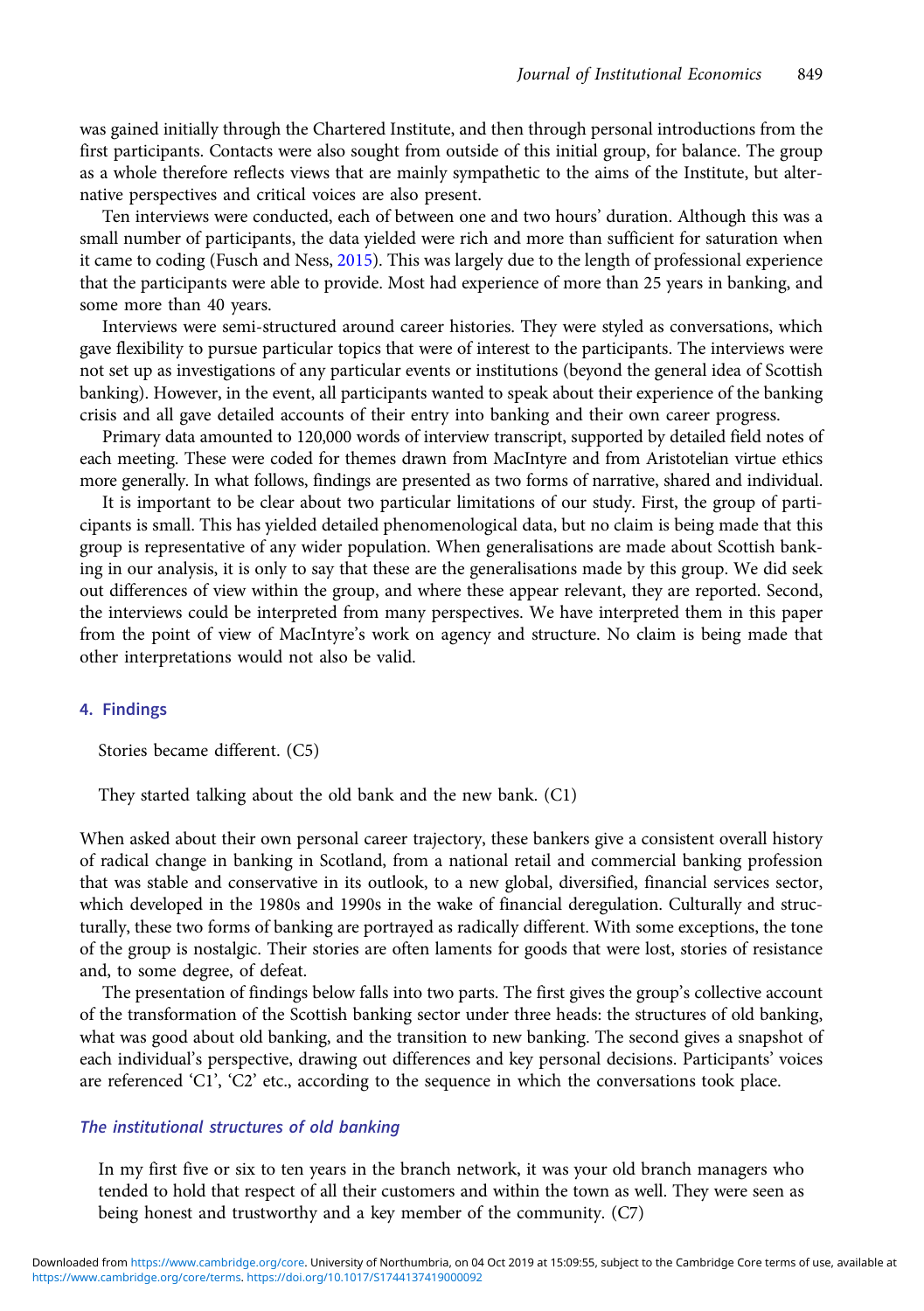When I started in the bank, the main people were all church elders. The manager was, the assistant manager was … they were part of the community, they were upstanding people and good, as we'd say in Scotland at the time, they were good members of the kirk. (C3)

In traditional banking in Scotland, banks were thought of as physical branch networks, geographically tied not just to Scotland, but to specific towns and cities. To be a bank manager was the natural aspiration of young people who entered the profession (women began to be admitted to professional exams in the 1970s). Being a bank manager meant being a branch manager; the two expressions were broadly equivalent. The bank manager and the local branch were integral to the fabric of local communities, and the social status of branch managers was an important feature of the profession. It implied connections with other local institutions, such as churches, schools and businesses.

Apprenticeship is of central importance to the group's shared view of old banking: 'The great thing about the banks in those days, I guess because perhaps there was more mundane activities, everybody did start as a kind of apprentice almost' (C8). All members of the group recall this process. In the 1960s and 1970s these apprenticeships extended over long periods: 'your first promotion came when you were 30 if you were lucky' (C1). This gave time for a thorough grounding in practical skills and an understanding of banking systems. It also gave a grounding in ethics: people 'had a hugely long period of time in which to absorb the culture, the ethos and the ethics' (C1). The idea of apprenticeship was bound up with formal qualifications and membership of a profession, and up until the late 1980s there was an assumption that young bankers 'had to do exams as part of the bank apprenticeship' (C3).

Banking exams and professional standards were provided by the Chartered Banker Institute in Edinburgh, and this organisation acted as a focal point for both the profession and the banks. In accordance with the old 'Agreement of Understandings' (C1), English banks stayed out of Scotland, and Scottish banks stayed out of England. Links between the banks and the Institute were close. Chief executives of the banks sat on the board of the Institute, and all the banks contributed to its running costs.

It is conspicuous that when this group recall traditional Scottish banking, they refer frequently to a wide range of social institutions: the Chartered Institute, branch networks, towns, families, schools, churches, the scouts, local businesses. They seldom refer to financial markets.

## What was good about old banking

So someone coming into banking, I'd say, 'If you want to – it depends which part of banking you want to come into – I'm a retail banker – if you want to work with people and you want to be involved with looking after and serving people on the street, with businesses and helping that – community banking – there's a lot of enjoyment out of that, there's a lot of fun to see businesses started off, growing, employing people and as part of the community. That's a different model and that's where I think the fun is. But somebody attracted to the investment bankers' zone, to me that's just about, that's where they only want to go there to try to make money, guys who get rich as quick as they can. (C6)

The raison d'être is to serve the customer ... if I can't articulate what it is I do in terms of what [it] gives a customer … then I shouldn't be in a job. (C10)

When asked what they thought was good about old banking, this group are consistent in their responses: status, customer relationships, professional ethos, technical expertise and stability.

Status in the local community was a key good of traditional banking. Status was based not on wealth, but on position, perceived expertise and character. 'I think maybe only the local doctor still commands that type of respect now, whereas 30 odd years ago, 20 years ago, the doctor, the policeman would, and the banker would' (C7). Communities were composed of particular people, and the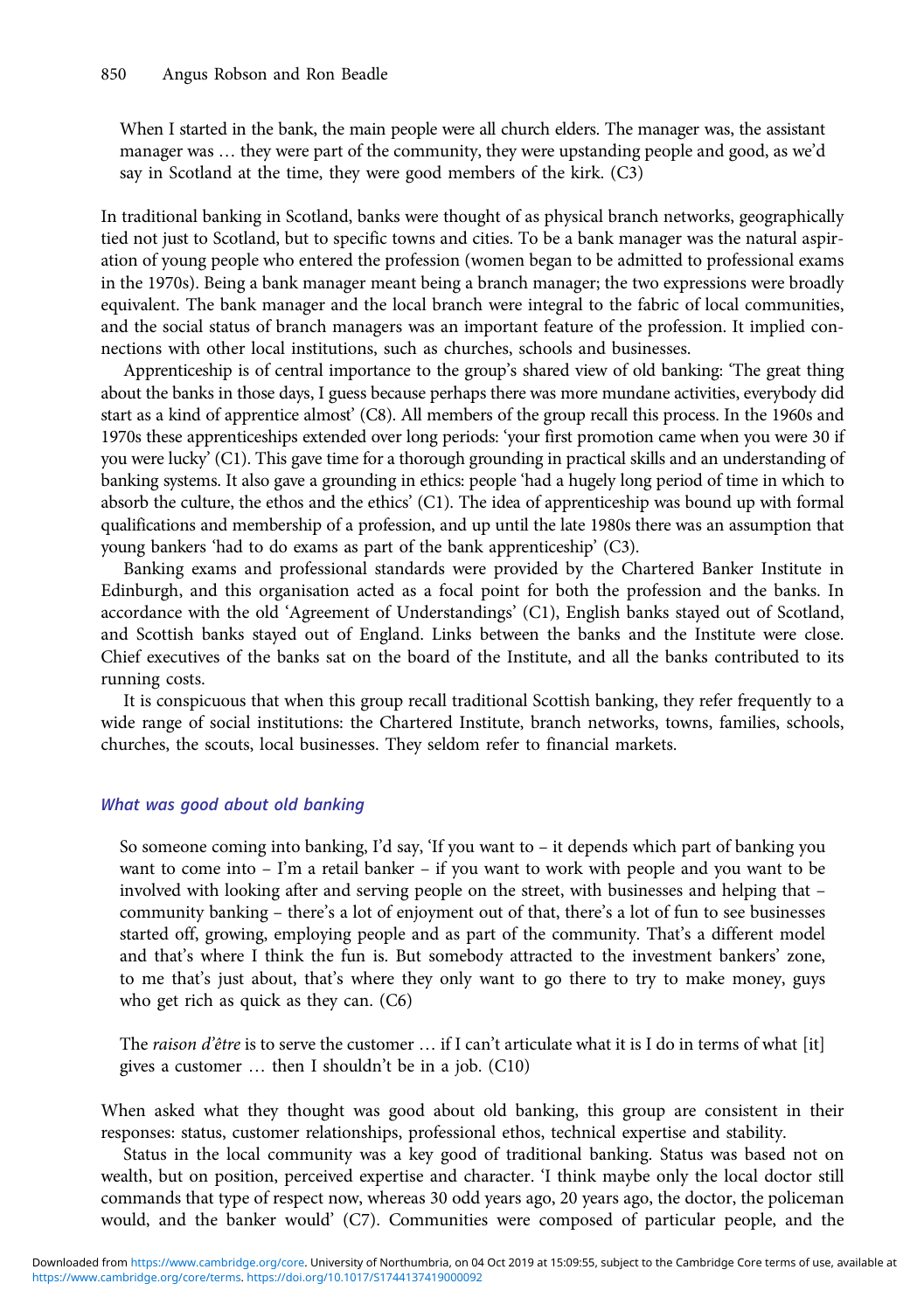banker's relationship with customers was critical to success and also a good thing in its own right. This was especially the case with local businesses. To be involved in supporting a local business owner from the ground up was a key reward.

Bankers were proud of their expert knowledge and skills: 'a banker was somebody who gave advice and was a trusted advisor' (C5). This is one of the few contexts where financial markets are mentioned in recollections of old banking. It was the bankers' job to be able to understand financial mechanisms and to be able to give advice on this. For those who progressed to leadership positions, this included a pride in understanding the banking system as a whole. Understanding and managing risk, for instance, were not only a matter of technical calculation. They were also a matter of professional ethos, and that ethos itself was a source of pride. 'The first thing we were taught in banking was that you were a custodian of deposits. You're looking after other people's money' (C3). Traditional bankers saw themselves as stewards of wealth, whose virtues were patience, accuracy, truthfulness, risk-aversion and professional wisdom.

Stability, also, was a good thing, albeit sometimes an instrumental one. 'People could afford to be patient, because they knew what was ahead of them. It was a job for life' (C1). Bankers early in their career might be ambitious to make early progress, but there was also a realisation of the benefits of a stable and predictable career.

## The transition from old to new banking

I do worry that … I do worry that actually the professional banker is, you know, certainly, is becoming very elderly, and … potentially becomes extinct, because quite simply, the people who now run banks are often not traditionally qualified bankers, the people who they hire around them are often now technical specialists – you know technical in technology or in marketing or in something else. ... They have some marketers and some IT people and some whatever ... so as long as they can design a product, deliver that product through a distribution underpinned by some technology and keep it simple, then perhaps, you know, there isn't … what is the role of the banker? (C5)

I've been given a lot of opportunities, which has been super … in an organisation the size of this, there's so many different things that you can do, and probably why I've stayed in the organisation for so long … because I've never felt restricted by, you know, being in one place, because I've done so many different things. And for me, the job that I do now, it didn't exist two years ago. (C9)

Within this group of participants, there are varying levels of support for new banking compared to old banking, but all are in agreement that there was a 'sea change' (C2) in Scotland in the 1980s. According to this group, there were some key structural causes.

Deregulation created a more competitive, diversified industry, with fewer territorial constraints. The old agreement whereby English banks and Scottish banks kept off each other's turf was abandoned, and Scottish banks found themselves competing in a global market. This precipitated an unsustainable squeeze on profitability for some banks, who responded by re-engineering their business models.

These processes of restructuring were thoroughgoing and included new management processes and organisational structures, new product lines, such as insurance and mortgages, and the introduction of new technology in successive waves, from automatic teller machines through telephone banking to internet banking.

The importance of the Chartered Banker Institute diminished. Its role as a unifying forum among the banks was reduced, and the professional career structure with which the Institute was associated was to a large degree dissolved. It was no longer a requirement to take the Institute's banking exams in order to make managerial progress, and the stability of long apprenticeships and branch manager aspiration gradually disappeared. Careers became more fluid. Qualifications and skill sets became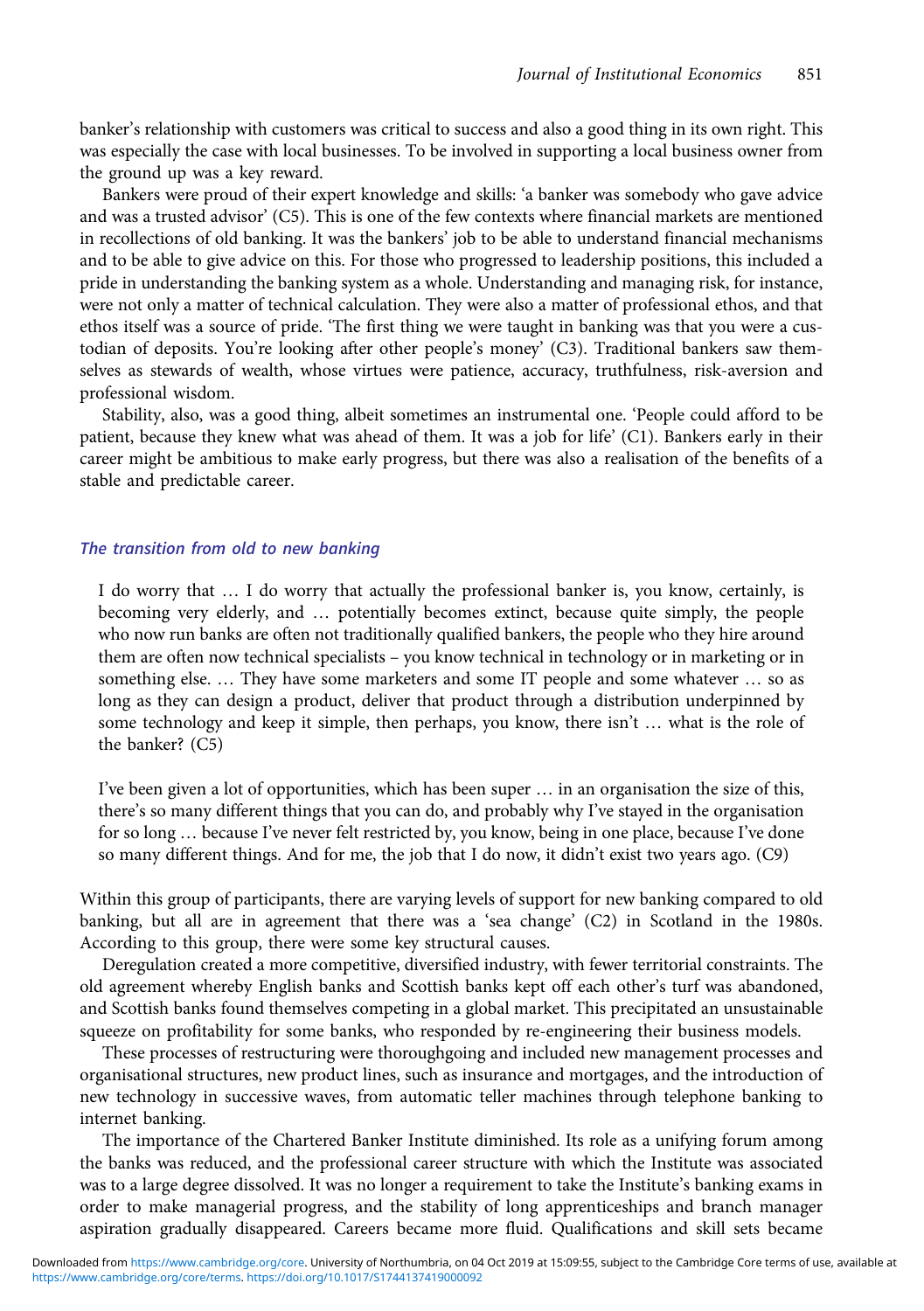simultaneously more specialised and more transferable. 'If a person came in with an MBA, he could run a bank, you know, that was the attitude' (C3).

Several of the banks themselves became large diversified global financial institutions. Although the word 'bank' was still used, it began to refer not to a network of bank branches, but to a financial services corporation. The new structures were oriented not to places but to organisational maps of departments and teams. 'Is there even a career path in banks anymore? Because we're so divisionalised now' (C8).

As a result of these changes, the goods associated with new banking became very different from those of old banking. Patience, accuracy and painstaking attention to detail were no longer valued in themselves as core strengths. Instead, flexibility and adaptability in the face of constant change became crucial for career progress. For some this was a backward step, but for others it yielded new goods of opportunity, variety and promotion.

Status remained important, but it became oriented to salary and bonus, rather than respect in the community. Again this was a through-going cultural transformation. 'Growth on growth on growth' (P10) through increased sales or acquisitions became key drivers, both for the organisation and for individual managers. It is captured by these participants variously in a range of associated phrases, such as 'bonus culture' (C1, C2, C3), 'sales culture' (C6) or 'ego' (C5, C10).

## Individual perspectives

The above narratives are all combined to some degree at the group level. However, it is important, in pursuing questions of agency, that the narratives of individuals are also represented. In what follows we do not have space to represent all the participants at length, but have included a quick sketch of each, in order to give a flavour of how their perspectives converge or vary. Whilst we have tried to stay close to the voices of the participants, we have had to select and precis their words in the interests of brevity.

C1 introduces the idea of 'old bank and new bank', and is interested in the way in which the transition from old to new banking affected the Chartered Institute and what it meant to be a banker. He speaks repeatedly of the kind of social structures from which people derive their moral standards. The Institute, which he actively championed, represents for him one key structure, alongside others such as churches and schools, whilst the bonus culture of new banking indicates institutions that are morally depleted.

C2 is broadly in agreement with this, and again the bonus culture is a central issue. However, he has a more nuanced view of the necessity of change. Given the banking revolution of the 1980s, Scottish banks had to restructure in order to survive; the problem was that some of them went to extremes. C2 took a critical decision of his own when he left a senior management position in a leading new bank to take the role of chief executive in a small savings bank. He did so because he was disillusioned with the bonus culture, and wanted to 'get back into proper banking'. This was a return to professional standards, which he felt that the big banks had mostly abandoned.

C3 led many of the changes in Scottish banking. He is more critical of the Institute, which he thinks was slow to move with the times, but he is also critical of many aspects of new banking. He sees making the right decisions as partly a technical matter of having the right experience, training and expertise, and partly a social matter of being well-grounded in moral structures outside banking, particularly the church. Although he has a significant public profile as an innovator in the sector, he appears to play down the impact of his own personal choices on the shape of the sector.

C4 is unusual in the group in that he is an accountant by profession. For him, the Chartered Institute is pivotal to ensuring the ethical standards of the profession. He is realistic about its limitations. He is sceptical about banking being a profession on the same footing as law or accountancy, and sceptical about old banking occupying any kind of moral high ground. Nevertheless, he is committed to promoting traditional professional standards in banking, and regards the entrepreneurial leadership of banks as a mistake, a view shared by C1.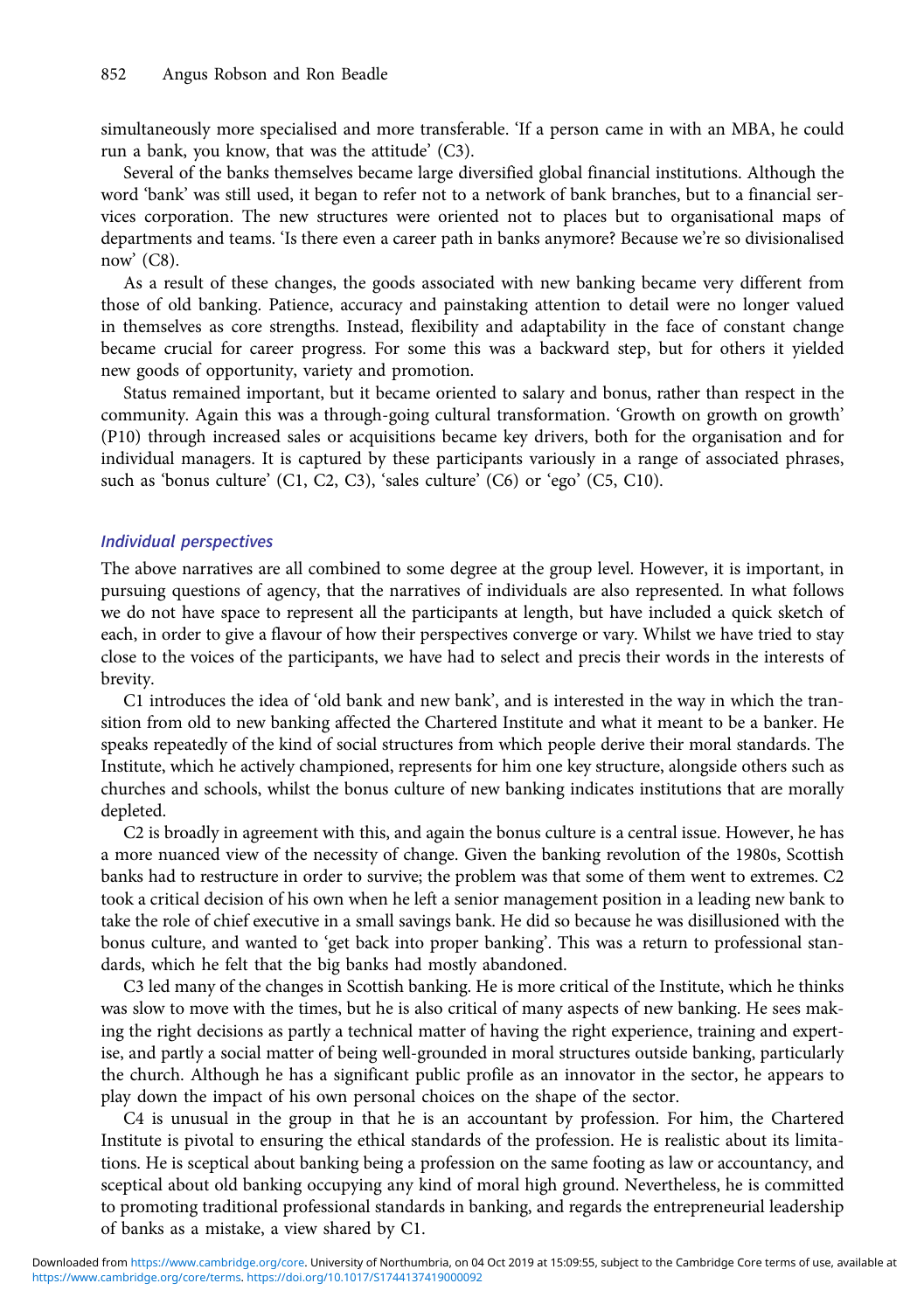C5 feels the transition to new banking as a loss of something important. Old banking represents common standards and shared values. New banking, by contrast, represents the fragmentation of a previously coherent professional practice, and the pursuit of the interests of shareholders rather than customers. Despite a promising managerial career, this person withdrew from mainstream management roles in large banks, because they brought him too close to senior leaders whose behaviour he found to be aggressive, arrogant and egotistical. He sees key decision errors in new banking as failures of character.

C6 also laments the loss of a sense of professional career, and resents the influence of consultants armed with MBAs rather than banking qualifications. He believes that his personal ethics come not so much from his professional training, but from family. Nevertheless, his own personal values are aligned with traditional retail banking, rather than investment banking, and he sees these as two separate moral cultures. This sense of moral compass caused him to leave his position as a divisional director, when he felt sufficiently uncomfortable with the culture at the very top of his organisation.

C7 gives a clear story of resistance to the culture of sales targets that eventually led to mis-selling scandals. At a time when his own career progress was otherwise going well, he refused to accept performance targets, opting instead for a cut in salary and transfer out of a favourable managerial position, because he disagreed with what he saw as the exploitation of customers who trusted him. As with C6, this person's decision was based primarily on values that he inherited from his family.

C8 has similar concerns to C6 concerning the fragmentation of the profession, but his response is different. He does not avoid mainstream management, but instead champions professional qualifications within his bank, gaining fellowship status at the Chartered Institute and coaching others in the profession. He has secured a senior position managing a new division within his banking group, which he feels will enable him to uphold professional standards, and return to more traditional banking values rather than the pursuit of growth and performance management.

C9 appears more comfortable than others with the transition to new banking. She is less attached to an idea of a unified profession, and enjoys the opportunity to experience new challenges and new teams within a large diversified organisation. She prizes personal authenticity. When she finds her sense of right and wrong challenged, she forms alliances with senior staff within the bank to mitigate or prevent bad behaviour and, where necessary, has sought an internal transfer, rather than be implicated in it.

C10 recalls traditional banking with affection, but is pragmatic about the transition to new banking. The customer relationship is the heart of banking, but can be pursued through new technologies and new ways of working. She vividly portrays corporate acquisition as a kind of eating disorder in which banks gobble each other up. She regards leadership failures and moral problems as consequences of power struggles and inflated egos. Following her attempts to confront dishonest behaviour, she ended up having to transfer to another division when the issue was unresolved.

## 4. Thematic interpretation

In this section we offer a thematic interpretation of our findings, drawing on MacIntyre's ideas of social structure and practical reasoning. Four kinds of social structure stand out prominently in MacIntyre's work. They are: practices, organisations, traditions and close relationships of dependency and care. It is beyond the scope of this paper to give an adequate account of these.<sup>3</sup> Brief characterisation of the concepts will therefore need to suffice, and these will be illustrated by examples, as we interpret them, in the career histories of these bankers.

MacIntyre's idea of practices has been widely discussed and applied to organisation theory (Beabout, [2012](#page-13-0); Beadle and Moore, [2011](#page-13-0); Knight, [2008;](#page-13-0) Moore, [2002](#page-14-0)). A practice, in MacIntyre's parlance, is a coherent and complex set of cooperative activities with its own standards of excellence and its own internal goods (MacIntyre, [2007\)](#page-14-0). Productive occupations such as farming, fishing and

 ${}^{3}$ For a reliable overview, see Lutz [\(2018\)](#page-13-0).

[https://www.cambridge.org/core/terms.](https://www.cambridge.org/core/terms) <https://doi.org/10.1017/S1744137419000092> Downloaded from [https://www.cambridge.org/core.](https://www.cambridge.org/core) University of Northumbria, on 04 Oct 2019 at 15:09:55, subject to the Cambridge Core terms of use, available at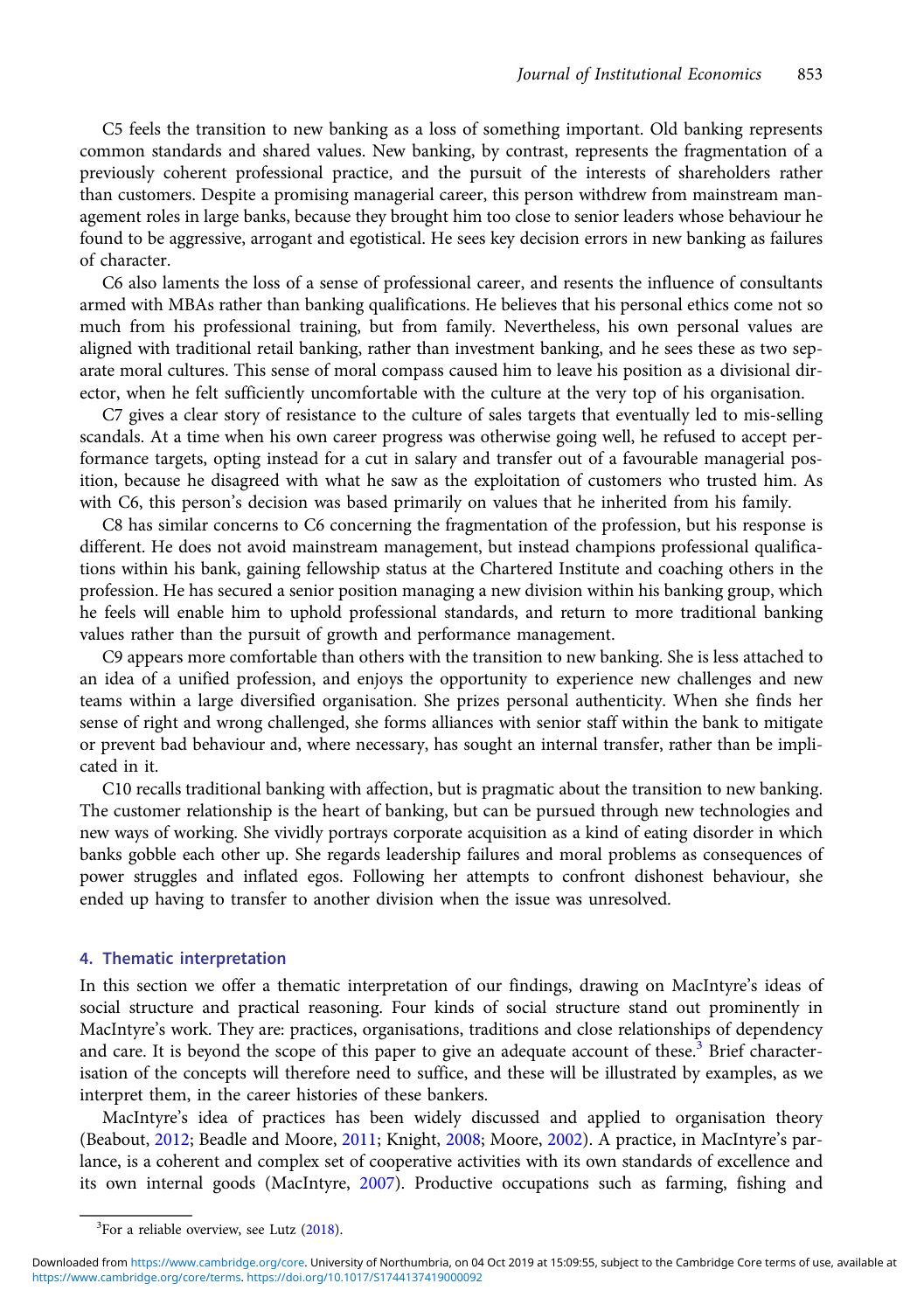medicine are paradigmatic examples of practices, and so are non-productive pursuits such as chess, tennis and football (Sinnicks, [2017\)](#page-14-0).

Although MacIntyre himself is hostile to financial services in the sense of, for instance, securities trading (Cornwell, [2010;](#page-13-0) MacIntyre, [2015;](#page-14-0) Pearson, [1994](#page-14-0)), it is clear that when these bankers talk about old banking in Scotland, they talk about it in practice-like terms. For instance, they are able to articulate, with a large measure of agreement, what that practice consisted of in terms of common standards and internal goods. These include sustained apprenticeships, the gaining of professional qualifications, expert knowledge, experience and so on. Above all, being a banker in its traditional sense in Scotland entailed developing relationships with customers based on a very specific role in the local community, and that customer relationship appears to be the pre-eminent internal good of old banking.

MacIntyre [\(2007](#page-14-0)) emphasises that organisations are different from practices, even though the two are often closely associated, and that each is concerned with different sets of goods. In his classic example, a chess club, with its officers, membership rules and funds, is not to be confused with the game of chess. The kind of goods that are internal to the game of chess include such things as understanding offensive and defensive strategies, predicting tactical possibilities, admiring someone else's moves, etc. Meanwhile the club may pursue its own goals, such as maintaining a thriving membership, securing sufficient funds or holding social events, much like any other association. So long as the goals of the organisation are also supportive of the associated practice, there may be little obvious tension between the two, but when they begin to work against the interests of the practice, then tension may escalate into conflict.

In the case of old banking, these dynamics are clear. The professional practice of banking had its own particular internal goods and standards, whilst the banks aimed to sustain themselves, as any business organisation, through the pursuit of goods such as market share, assets, profit or prestige. These two sets of goods, internal and external to a practice, are always potentially in conflict. In old banking, that tension appears to have been muted. As the transition to new banking progressed, the tension became more obvious, until it became a matter of open conflict in several of the professional careers recorded here. Ultimately, by the time these interviews took place, there were very few places where the goals of the organisation and those of the practice worked hand in hand. The local savings bank in C2's story was a rare example, and thus necessarily marginalised in the new financial marketplace.

For this group, then, opportunities for moral agency arose in the tension between two different kinds of institution – the professional practice of banking, and the banks as commercial organisations. For many of these participants, this tension reached a crisis point, when they realised that their professional standards and the commercial priorities of the bank were in direct conflict. At that point, they faced difficult choices. They were in effect forced to exercise moral agency, to either do the right thing or not, as they saw it. Understandably, we tend to hear in these interviews about those occasions where they believed they did the right thing, rather than those occasions where they did not. However, the key thing to note here is simply the way that moral agency is made possible, and sometimes unavoidable, by this kind of conflict of goods.

For MacIntyre, the idea of practices and the differences between practices and organisations is only the beginning of the story. Traditions are, if anything, more basic to MacIntyre's account (Lutz, [2004](#page-13-0)). Traditions of moral enquiry are those historically situated communities from which we receive our ideas of good and bad, right and wrong. They operate at all levels of social structure (MacIntyre, [2007\)](#page-14-0), from the very wide (growing up with Islam, compared to growing up with Buddhism, for instance) to the very local (growing up in particular families and communities). Traditions also operate in the context of practices and organisations (Nicholas, [2012\)](#page-14-0). Older members of this group of bankers speak of 'traditional bankers', 'bankers born and bred', etc., and all of them describe specific traditions of old banking, from revealing cultural details, such as blue or pink envelopes for mail from the personnel department directed to male or female staff respectively, to central structural features, such as the necessity of passing banking exams in order to progress to management.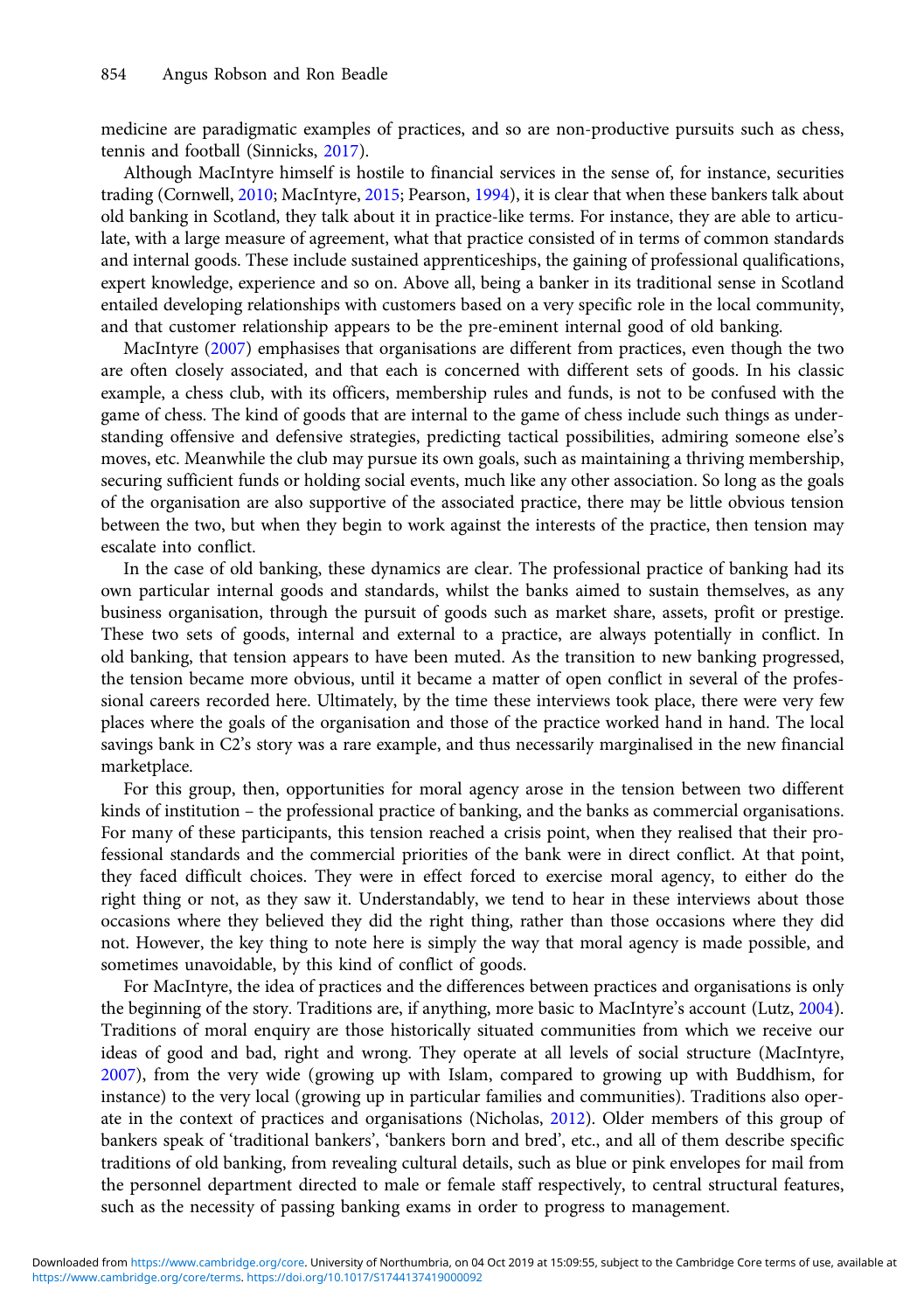MacIntyre [\(1988\)](#page-13-0) is interested in traditions both as bearers of assumptions and as sites of dispute over what is good or bad, right or wrong. Again, these dynamics are clear in the narratives. The bankers speak directly of the way in which particular cultures clash, and they express moral choices in the context of those clashes. For instance, several recollect a sense of growing disillusionment, culminating in a critical career decision to change jobs or to leave their employer, and they express this in terms of alien cultures that clash with their own: 'red brace boys', 'consultants' or 'MBAs'. However, it is not only these larger structures of traditions, practices and organisations that matter for moral agency. MacIntyre [\(1999a](#page-13-0)) also emphasises the importance of intimate relationships of care and dependency in providing the starting point for human moral development.

When these bankers explain key decisions, they often refer to structures outside of the world of work. One of the perhaps surprising features of their career histories, is the way that they refer to parents and families as their most important guides in moral decision making. Families are shown here as enduring enablers of moral agency, even for senior managers of large financial organisations. C7 is a particularly clear example, when he explains his resistance to a new sales culture within his bank by reference to his mother's moral standards. (See Robson ([2015\)](#page-14-0) for a fuller account of this case.) Others (C1, C2, C3, C5, C6, C9, C10) also attribute key decisions and moral stances, both for themselves and for others, to family (particularly parents), or to friendships, schools, churches and other community structures.

We have, then, a range of types of social institution, which MacIntyre believes are important for explaining human agency, and which these bankers illustrate when explaining their own practical reasoning and their perceptions of the reasoning of others. Because these structures are in a state of tension and sometimes conflict, and because individuals are thus faced with choices, some account is needed of how those choices are made.

It was noted earlier that MacIntyre characterises human beings as story-telling animals. Since interviews with these participants invited retrospective accounts of banking careers, it is not surprising that they produced career narratives. However, MacIntyre's [\(2016\)](#page-14-0) understanding of the place of narrative in guiding moral agency requires that it looks forward as well as backwards, that people understand their decisions in narrative terms, and that individual narratives are interwoven with other people's. This use of narrative in an everyday sense surfaces in various ways in the interviews.

All of the bankers had lived through a number of transitions in financial services, culminating in the banking crisis and the collapse of the new Scottish banks. Several of them clearly used the interview as a sense-making exercise. (When thanked at the end of the interview for his time, one banker responded, 'No, I should be paying you. I haven't had this level of counselling …' (C8).)

Most speak of their practical reasoning at key moments as narrative exercises, which take into account the past, the present and the future as a journey through social structures. C9, for instance speaks of keeping an online journal which she used to evaluate changes in her career as she approached 25 years in the bank. When telling of a key decision point, she refers to her social context, present and future, and steps aside to address a key character in her story: 'This isn't the way that I do business. And I'm not going to change to be the way the way that you want me to be' (C9). Such asides are common features of the interviews, often built in as dialogue, imagined or recalled, with significant others. (C7's account of a key decision moment contains a striking example where he turns directly to address his customers to explain his actions.)

MacIntyre, of course, is not claiming that all episodes of practical reasoning are simply narrative exercises, only that life narratives are an indispensable foundation for such reasoning. This in itself may seem uncontroversial (Adams, [2008](#page-13-0)), and it certainly fits with the evidence of these interviews. However, there are other implications of MacIntyre's emphasis on narrative, when they are taken together with his emphasis on conflict. The idea of narrative unity of a human life and the accompanying idea of narrative quest – a quest for the good – are the primary epistemological devices on which the foundational virtues of integrity and constancy are based.

For any individual, given the likelihood that she or he will, over the course of time, move in and among a range of institutions with competing sets of goods, there are risks of a kind of moral fragmentation or compartmentalisation. This is a central feature of these stories, and each person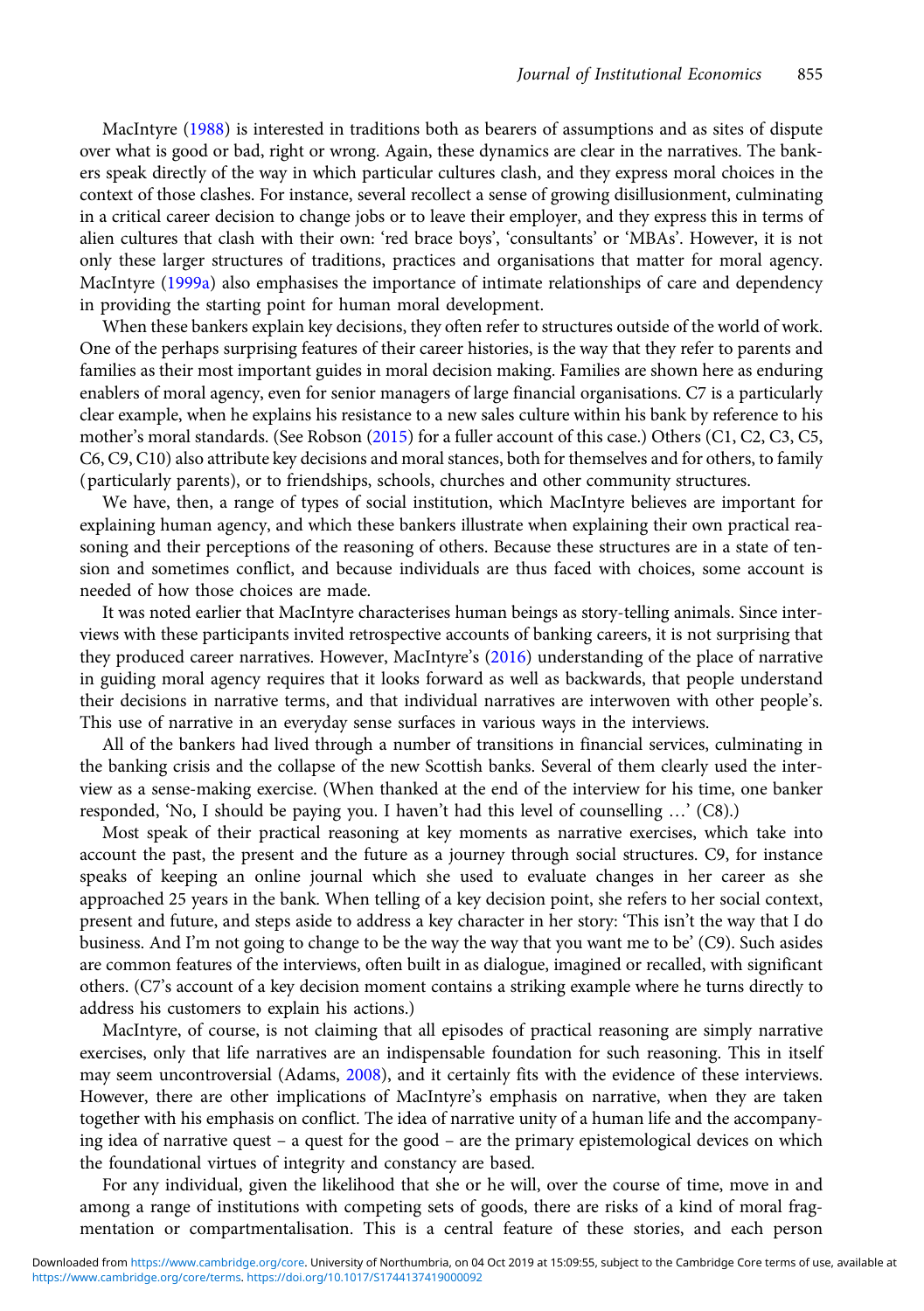interviewed seeks to construct an overall narrative which shows their understanding of their own coherence, even if the world of banking around them lacks it. We explore this further in the section which follows.

To summarise, we have sketched out an account of practical reasoning, based on MacIntyre, which sees people exercising moral agency in and among a range of social structures. Those structures are in various states of tension and sometimes of conflict, which offer and sometimes demand moral choices. In order to make sense of those choices, people rely on some form of narrative coherence which holds together the thread of their lives through their various roles and affiliations within those structures.

## 5. MacIntyre on conflict and agency

MacIntyre offers a conflictual account of human agency and social structure. Institutions are characterised not so much by rules as by goods, and different institutions may always value different sets of goods. Different sets of goods will generally be to a greater or lesser extent in tension, and MacIntyre offers three main ways in which such tensions operate.

One kind of tension operates between rival institutions of the same type. MacIntyre is particularly interested in rival traditions of moral enquiry in the sense of philosophical and religious traditions, but the same applies to more local traditions of practice. In the narratives explored above, the tension between the culture of old banking in Scotland and that of the 'red brace boys' from the City of London is obvious, and to some extent this reflects a deeper tension between the traditional values of protestant capitalism in Scotland, and more secular and liberal versions of advanced capitalism arriving from England and America.

A second kind of tension operates within an institution. Again, for MacIntyre, this is particularly true of traditions of moral enquiry, and he sees a thriving tradition as in itself an ongoing argument about what is good and best. Internal conflicts within a tradition are likely to arise, of course, when it encounters a rival one, and again this is true of the stories of the transition from old to new banking. Several of the 'dyed-in-the-wool' traditional bankers were themselves actively engaged in argument and transformation. They were not simply passive recipients of external cultural forces.

A third kind of tension operates between certain different types of institution. It is central to MacIntyre's thinking that practices (professions, crafts, trades, etc.) typically pursue different kinds of goods compared to organisations. These two types of structure tend to be combined in 'a single causal order' (MacIntyre, [2007:](#page-14-0) 194), which is thus more or less automatically in a state of tension. For instance, a professional orchestra is not only a group of musicians practising their art, but also an economic unit seeking financial sustainability. This tension may at times be muted and at times break into clear conflict. Again, this is clear in the bankers' career histories. They have almost no stories to tell of conflict in old banking before the 1980s. However, they also recognise that the old banking model was unsustainable in the new global environment. This inherent tension then became for many an open conflict between their professional values and the financial goals of the new banks.

MacIntyre thus gives a picture of moral agency in which people are faced with choices between competing sets of goods, in and among the various institutions in which they participate. What does this contribute to accounts of agency and structure offered by institutional economics and critical realism, as represented by Hodgson and Archer?

With regard to institutional economics, MacIntyre offers an idea of institutions which is first of all defined by internal relationships and shared goods, rather than by rules. This is not to say that rules are unimportant, but that goods are more fundamental. When rules are considered for revision, it is very much with reference to the central goods and purposes of some given institution that such revisions are decided. Banking is a case in point. In the aftermath of the banking crisis in the UK, the parliamentary enquiry made recommendations on regulatory changes, which had been debated with reference to some core agreements about the purposes and goods of banking (Parliamentary Commission on Banking Standards, [2013\)](#page-14-0). The same general tone runs throughout the empirical evidence gathered in this study.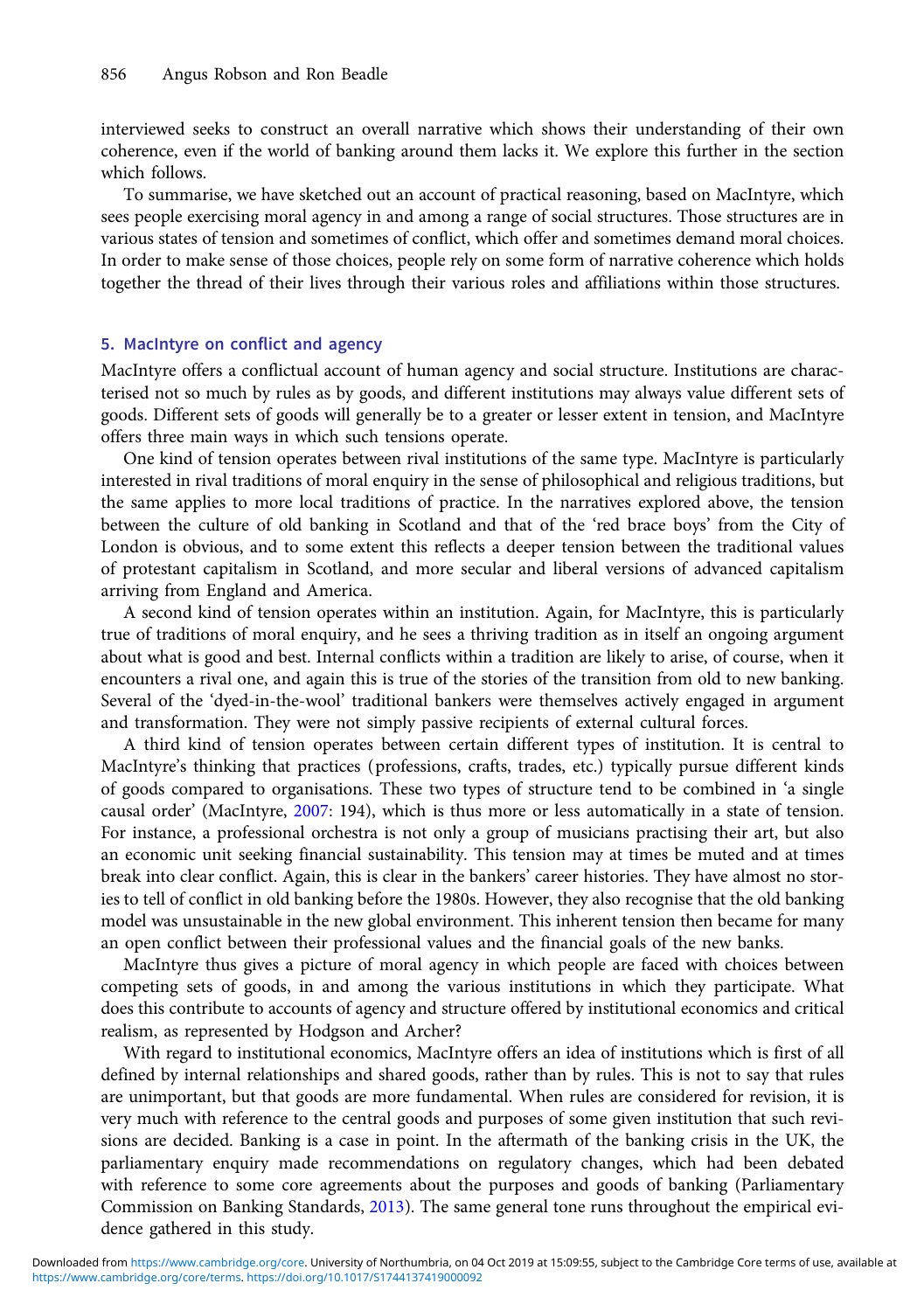A second key contribution from MacIntyre is his understanding of the place of conflict within and among institutions. If someone were to spend a lifetime within the confines of one institution, and that institution had one set of consistent and unchallenged rules, then that person would experience a totalising structure, which would allow for calculated action, but not for full moral agency. Understanding conflict is therefore key to understanding the way that institutions create spaces for agency, as well as transmitting habits of thought and action. In the case of Scottish banking, the tension between the traditional professional standards of the Chartered Institute and the growth imperatives of new banking is important in understanding both its historic crisis and its possible futures.

With regard to critical realism or, more accurately, realist social theory, MacIntyre offers an alternative picture to Archer's, based not on identity and the internal conversation, but on goods and interdependent narratives. When we successfully exercise practical reasoning, we do so on the basis of shared histories and projects, recognising our own quest for the good as it relates to the quests of others around us. For MacIntyre, to be an independent practical reasoner is also to recognise one's dependency on others. Practical reasoning is thus always relational, whether in the early formation of practical reason through intimate relationships of care, or in later participation in practices and traditions. From this perspective, the picture Archer offers of autonomous reflexivity is one of moral isolation.

To argue that MacIntyre provides resources that may be of use to institutional economics and critical realism is not to deny limitations to his own account. Arguably, one such limitation concerns the risk of oppression within traditions, and some feminist philosophers have argued against MacIntyre's apparent attachment to the authority of tradition, particularly in Roman Catholicism (Baier, [1997](#page-13-0); Nussbaum, [1999](#page-14-0); Okin, [1989](#page-14-0)).

Considered as a tradition, old banking in Scotland arguably had a tendency to be totalising. It is portrayed by those most steeped in it ('dyed-in-the-wool bankers', in their own description) as internally consistent, with no evident disagreement about either goods or rules. As C3 puts it: 'generally speaking everyone was of the same sort of ilk, and would approach things in the same sort of way and from the same sort of background'. In order to take a more critical approach to the goods and standards of old banking, one would have needed an alternative perspective. One such perspective is hindsight: 'Well, was it wonderful when banking was a cartel, when most people didn't have access to banking?' (C4).

Another alternative perspective is that of oppression. It is noticeable in our empirical data that, compared to their male counterparts, the two female participants are distinctly positive about the openness and flexibility of career progression available to them in new banking. For those who were excluded from managerial careers because of class background or sex, injustice may have been systemic in old banking. This is vividly exemplified in a collection of cartoons hidden in 'Ledger 99' in the archives of the Bank of Scotland by Robert Shirlaw, a clerk who joined the bank in 1899. They 'overwhelmingly depict the daily grind of the bank clerk and the management style of his superiors' (McKinlay, [2002:](#page-14-0) 613). The portrait is unflattering, but still recognisably the same culture as that recalled in conversations in 2013, with a core emphasis on morality, attention to detail and routine. As McKinlay ([2002:](#page-14-0) 609) puts it: 'Maintaining the continuity and absolute clarity of banking procedures was morally cleansing.'

If this highlights the dangers of monolithic institutions, it also highlights the importance of MacIntyre's detailed and patient exploration of the interaction of different traditions and different types of social structure, partly because it contributes to an overall understanding of how institutions enable agency and partly because it provides texture and plurality to that picture. It is these complex interactions between different kinds of social institution, from families, to practices, organisations, languages and so on, which form the moral landscape through which individual practical reasoners move.

One of the practical implications of this is to draw attention to the significance of institutions which can provide a counterweight to the power of large commercial organisations. In the case of Scottish banking, this may imply a need to strengthen not only regulatory regimes, but also the role of organisations such as the Chartered Bankers Institute in upholding professional standards.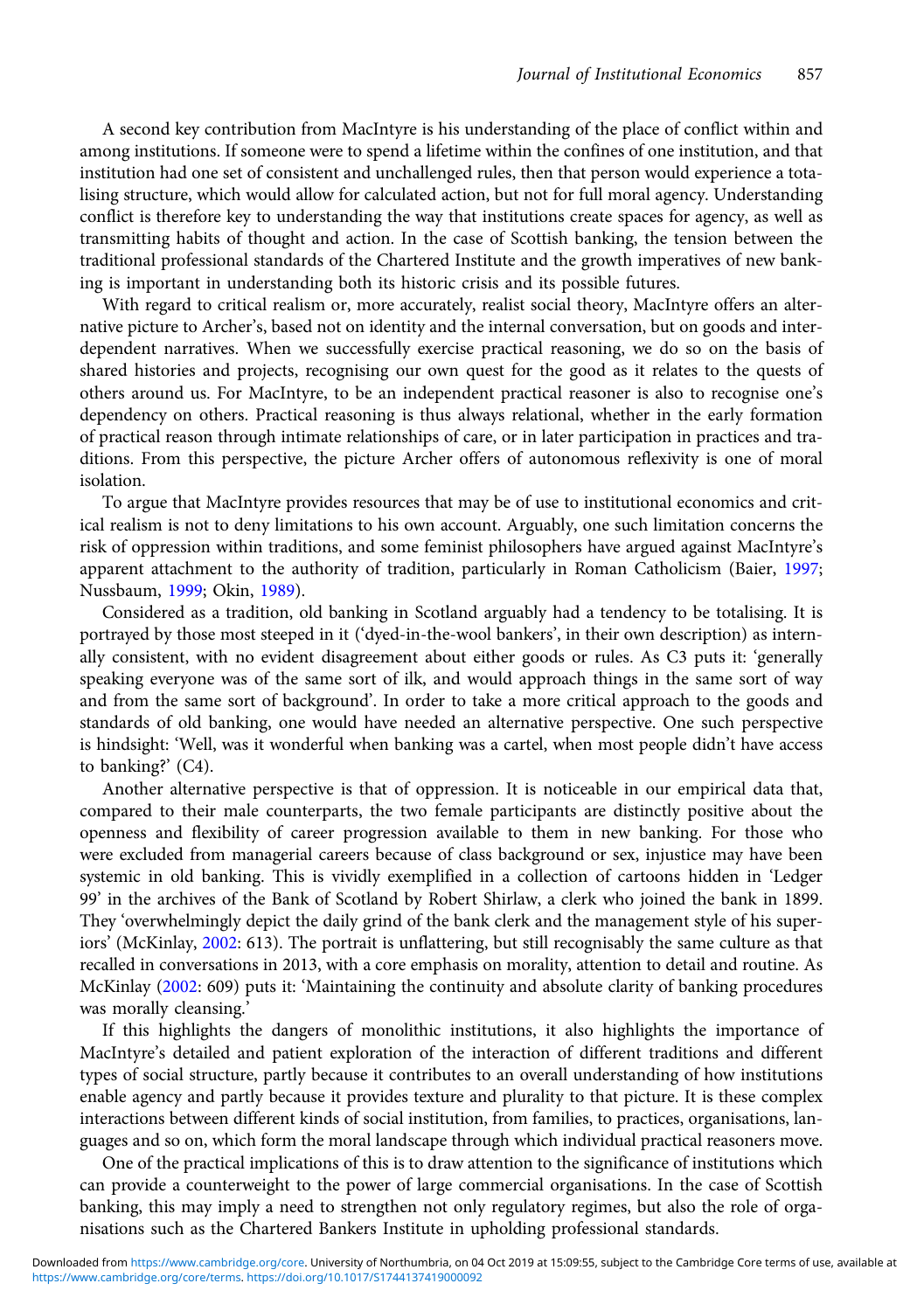# <span id="page-13-0"></span>6. Conclusion

In order to understand the link between human agency and social structure, we need to understand not only mechanisms of regularity, but also of conflict. It is important to understand how habituation is transmitted via institutions, but it is also essential to understand tension within and among institutions in order to account for the exercise of full moral agency. In MacIntyre's philosophy, this tension concerns the pursuit of goods. At any given point of decision, we need to know which goods we are pursuing in order to proceed, and moments of moral decision are determined by our choosing some particular good rather than others.

In order to understand the way such tensions, conflicts and choices are available to us in some given institutional landscape, it is helpful to understand the dynamics of those conflicts in different types of institution. It is helpful, for instance, to understand how traditions are embedded in languages, how practices are often in conflict with organisations, or how moral agency is enabled by one's early upbringing and how that might be brought into conflict with later experience. We also need an account of the way that individual moral agents make sense of this complex landscape over time, a faculty which is narrative and relational, before it is analytic.

# References

Adams, T. E. (2008), 'A Review of Narrative Ethics', Qualitative Inquiry, 14(2): 175–194.

Archer, M. S. (2002), 'Realism and the Problem of Agency', Alethia, 5(1): 11–20.

Archer, M. S. (2003), Structure, Agency, and the Internal Conversation, Cambridge: Cambridge University Press.

Baier, A. (1997), 'What Do Women Want in a Moral Theory?' In R. Crisp and M. A. Slote (eds), Virtue Ethics, Vol. 10: 263-277, Oxford: Oxford Readings in Philosophy.

Beabout, G. R. (2012), 'Management as a Domain-relative Practice that Requires and Develops Practical Wisdom', Business Ethics Quarterly, 22(2): 405–432.

Beadle, R. and G. Moore (2011), 'MacIntyre, neo-Aristotelianism and organization theory', in H. Tsoukas & R. Chia (eds) Philosophy and Organization Theory (Research in the Sociology of Organizations, Volume 32), Bingley: Emerald Group Publishing, pp. 85–121.

Cornwell, J. (2010), 'MacIntyre on Money', Prospect Magazine, 20 October, available at [https://www.prospectmagazine.co.uk/](https://www.prospectmagazine.co.uk/magazine/alasdair-macintyre-on-money) [magazine/alasdair-macintyre-on-money](https://www.prospectmagazine.co.uk/magazine/alasdair-macintyre-on-money) (accessed 7 March 2019).

Elder-Vass, D. (2007), 'For Emergence: Refining Archer's Account of Social Structure', Journal for the Theory of Social Behaviour, 37(1): 25–44.

Fleetwood, S. (2008), 'Structure, Institution, Agency, Habit, and Reflexive Deliberation', Journal of Institutional Economics, 4 (2): 183–203.

Fuller, C. (2013), 'Reflexivity, Relative Autonomy and the Embedded Individual in Economics', Journal of Institutional Economics, 9(1): 109–129.

Fusch, P. I. and L. R. Ness (2015), 'Are We There Yet? Data Saturation in Qualitative Research', Qualitative Report, 20(9): 1408–1416.

Giddens, A. (2014), Essential Concepts in Sociology, Cambridge: Polity.

Held, V. (1995), Justice and Care: Essential Readings in Feminist Ethics, Boulder, CO: Westview Press.

Hodgson, G. M. (2004), The Evolution of Institutional Economics, London: Routledge.

Hodgson, G. M. (2007), 'Institutions and Individuals: Interaction and Evolution', Organization Studies, 28(1): 95–116.

Hodgson, G. M. (2015), 'On Defining Institutions: Rules versus Equilibria', Journal of Institutional Economics, 11(3), 497– 505.

Kittay, E. F. (1999), Love's Labor: Essays on Women, Equality, and Dependency, New York: Routledge.

Knight, K. (2008), 'Practices: the Aristotelian Concept', Analyse & Kritik, 30(1): 317-329.

Lutz, C. S. (2004). Tradition in the Ethics of Alasdair MacIntyre: Relativism, Thomism, and Philosophy, Lanham, MD: Lexington Books.

Lutz, C. S. (2018), 'Alasdair Chalmers MacIntyre (1929–)', Internet Encyclopedia of Philosophy. Retrieved from [https://www.](https://www.iep.utm.edu/mac-over/#H5) [iep.utm.edu/mac-over/#H5](https://www.iep.utm.edu/mac-over/#H5)

Machura, P. (2007), 'MacIntyre a Gadamer', Studia Philosophica Wratislaviensia, 2(2): 79–95.

MacIntyre, A. (1988), Whose Justice? Which Rationality? Notre Dame, IN: University of Notre Dame Press.

MacIntyre, A. (1994), Three Rival Versions of Moral Enquiry: Encyclopaedia, Genealogy, and Tradition, Notre Dame, IN: University of Notre Dame Press.

MacIntyre, A. (1999a), Dependent Rational Animals: Why Human Beings Need the Virtues, London: Duckworth. MacIntyre, A. (1999b), 'Social Structures and their Threats to Moral Agency', Philosophy, 74(3): 311–329.

[https://www.cambridge.org/core/terms.](https://www.cambridge.org/core/terms) <https://doi.org/10.1017/S1744137419000092> Downloaded from [https://www.cambridge.org/core.](https://www.cambridge.org/core) University of Northumbria, on 04 Oct 2019 at 15:09:55, subject to the Cambridge Core terms of use, available at